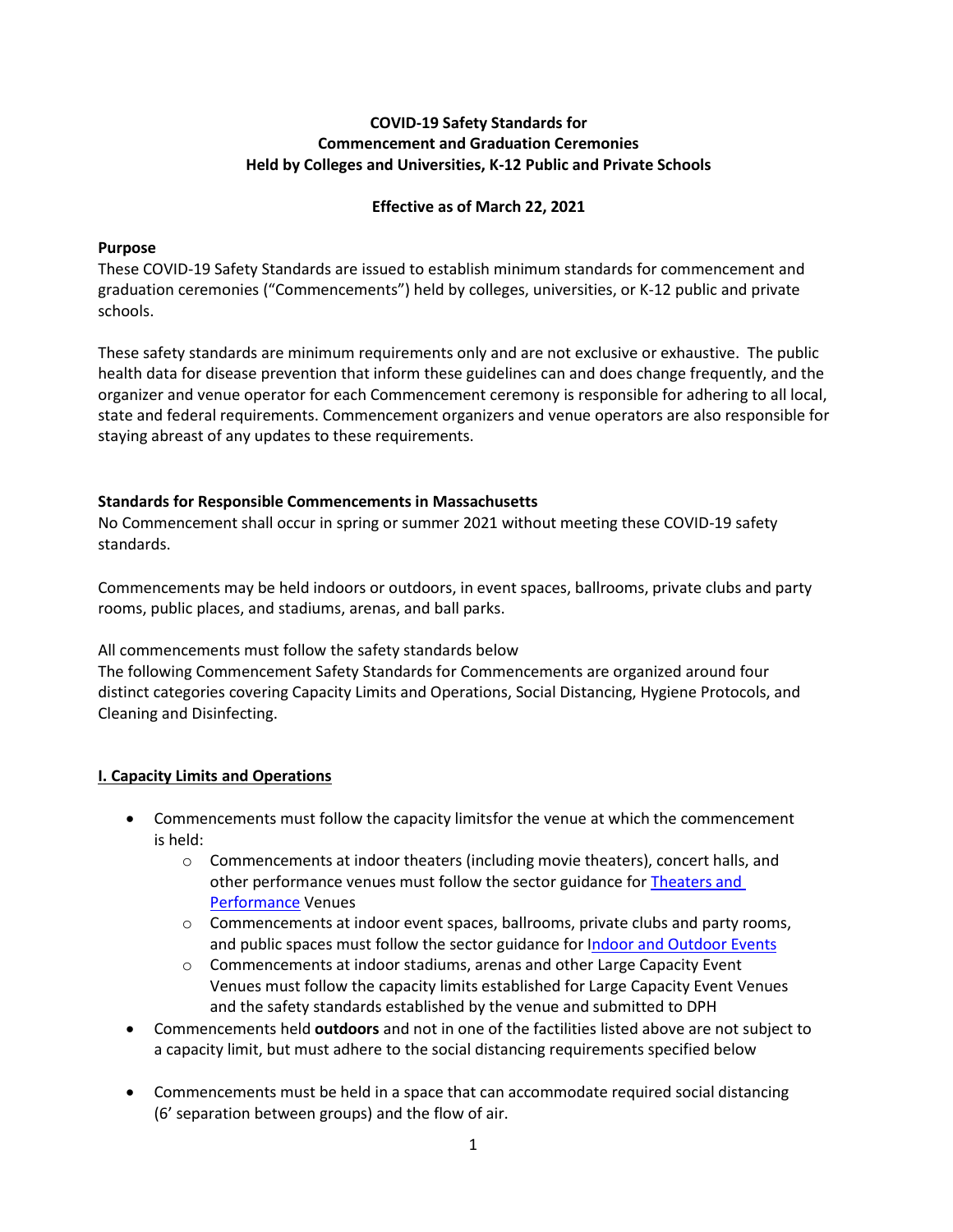- o Tents are only permitted if at least 50% of the perimeter is open.
- o Ceremonies should be kept as brief as possible.
- o No food or drink permitted.
- o No communal gathering or reception either before or after the Commencement.
- Attendance must be limited to faculty, administrators, speakers, and graduates and their guests only.
	- o Guests are limited to no more than 6 guests per graduate
	- o Guests must register in advance of the Commencement, and only those who have registered may attend.
	- $\circ$  Staff must confirm that all guests entering the Commencement have complied with registration and ticketing requirements.
- Registration/ticketing help ensure that guests and graduates have been screened for COVID-19 symptoms.
	- o Contactless registration/ticketing is encouraged.
	- $\circ$  Graduates and guests, as well as faculty, administrators, and speakers, must attest at the time of registration/ticketing that they will not attend the Commencement if:
		- They are experiencing any symptoms such as fever (100.0° and above) or chills, cough, shortness of breath, sore throat, fatigue, headache, muscle/body aches, runny nose/congestion, new loss of taste or smell, or nausea, vomiting or diarrhea.
		- They have had "close contact" with an individual diagnosed with COVID-19 and have not completed the required quarantine period. "Close contact" means living in the same household as a person who has tested positive for COVID-19, caring for a person who has tested positive for COVID-19, being within 6 feet of a person who has tested positive for COVID-19 for 15 minutes or more, or coming in direct contact with secretions (e.g., sharing utensils, being coughed on) from a person who has tested positive for COVID-19.
		- They are currently required to self-isolate or quarantine by their doctor or a local public health official.
- Graduates and guests, including faculty, administrators, and speakers, will be requiredto disclose to the college, university, or school if they test positive for COVID-19 after the Commencement for purposes of cleaning/disinfecting and contact tracing.
	- $\circ$  If the college, university, or school is notified of any positive case following the Commencement, the school must immediately notify the local Board of Health (LBOH) in the city or town where the school is located and where the Commencement occurred (if different) and the facility at which the event is taking place. Schools must assist the LBOH with contact tracing efforts, including advising likely contacts to isolate and self-quarantine. Testing of other guests or graduates may be recommended consistent with guidance and / or at the request of the LBOH.
- Staff or attendants must monitor entries and exits and limit occupancy at all times to ensure that:
	- o All commencements must have staggered timed entry and exit for all participants and attendees in order to avoid crowding before or after a ceremony
	- $\circ$  On the dais/platform, faculty and distinguished guests are seated or standing at least 6 feet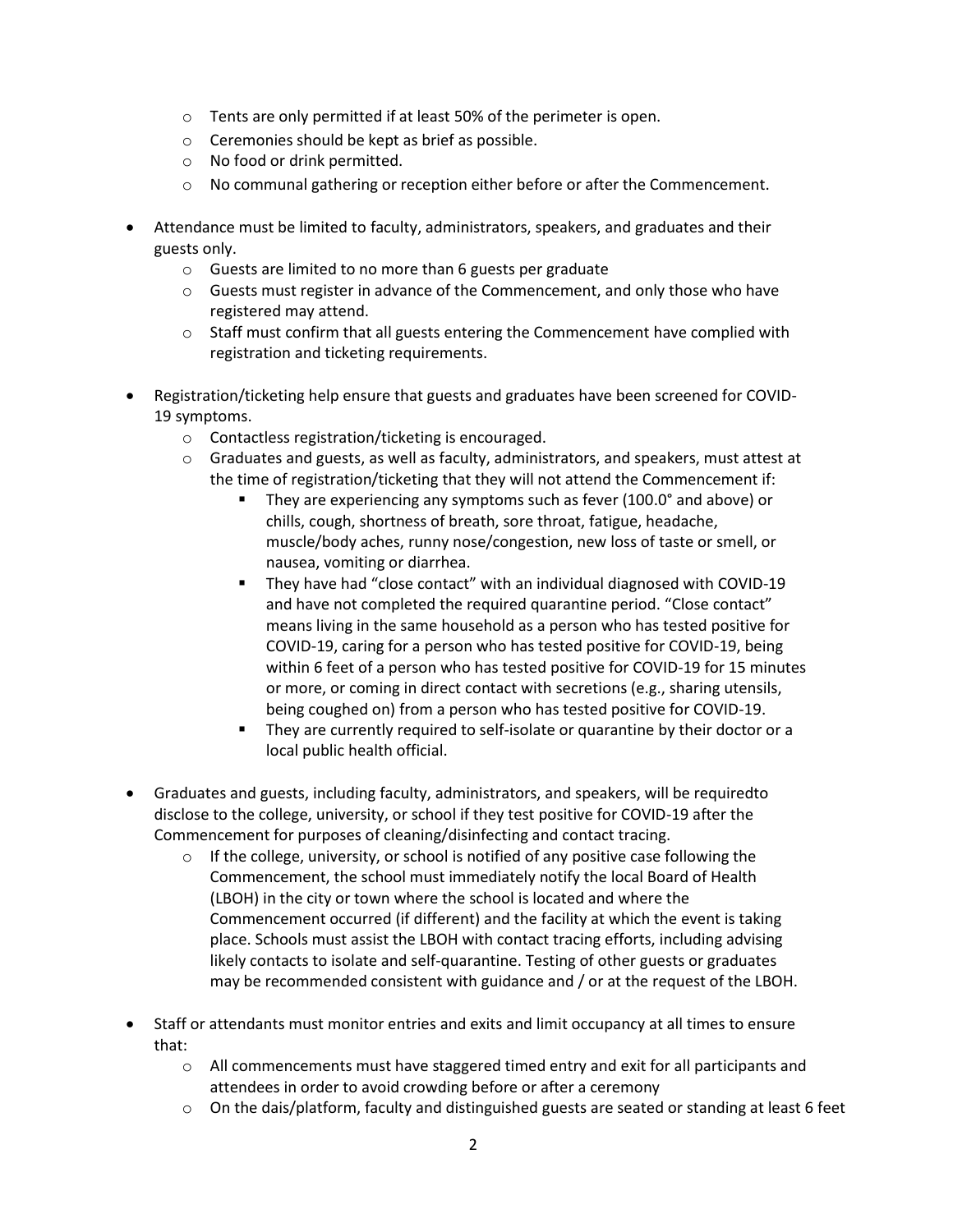apart from each other.

- o Graduates are seated or standing at least 6 feet apart from each other.
- $\circ$  Guests who are not part of the same household/group must be seated at least 6 feet apart from other guests
- $\circ$  Guests who are members of the same household/group are permitted to sit together and less than 6 feet apart.
- Graduates may be invited to walk across the stage individually and turn their tassel in lieu of receiving the diploma.
	- $\circ$  Alternatively, diplomas and awards may also be distributed if bestowing the awards and diplomas is done cautiously (e.g. placing each diploma and award on a table as the graduate walks by to retrieve it).
- If multiple Commencements are occurring in the same location, stagger event times to avoid congregation of guests and graduates in different groups and to allow for thorough cleaning of the space between events, including seating areas.

## **II. Social Distancing**

- Require face coverings for all workers, guests, and graduates, except where unsafe due to medical condition or disability.
	- o Guests must wear their face coverings at all times.
	- o Graduates must wear their face coverings at all times, except for designated photograph locations.
	- $\circ$  Commencement speakers may remove their face coverings during their remarks only provided that there is at least 6 feet between the speaker and the audience.
- Ensure separation of 6 feet or more between individuals or households/groups where possible:
	- o Install physical barriers for check-in stations where possible, otherwise maintain 6 feet distance where not possible.
	- $\circ$  Post clearly visible signage regarding the need to maintain 6 feet of social distancing.
	- o Put markers outside the Commencement area to ensure 6 feet of distance for guests and graduates who are waiting to enter.
	- $\circ$  Establish directional pathways to manage flow for foot traffic, to minimize contact (e.g., one-way entrance and exit, one-way pathways). Post clearly visible signage regarding these policies.
- Reconfigure seating areas to ensure 6 feet distancing between guests not in the same household/group.
	- $\circ$  Distance shall be measured from the closest boundary of one guest seating area to the closest boundary of another guest seating area.
	- $\circ$  This may require blocking every other row of seats and staggered seating within rows.
	- $\circ$  Remind guests to always remain in their designated seating location during the Commencement.